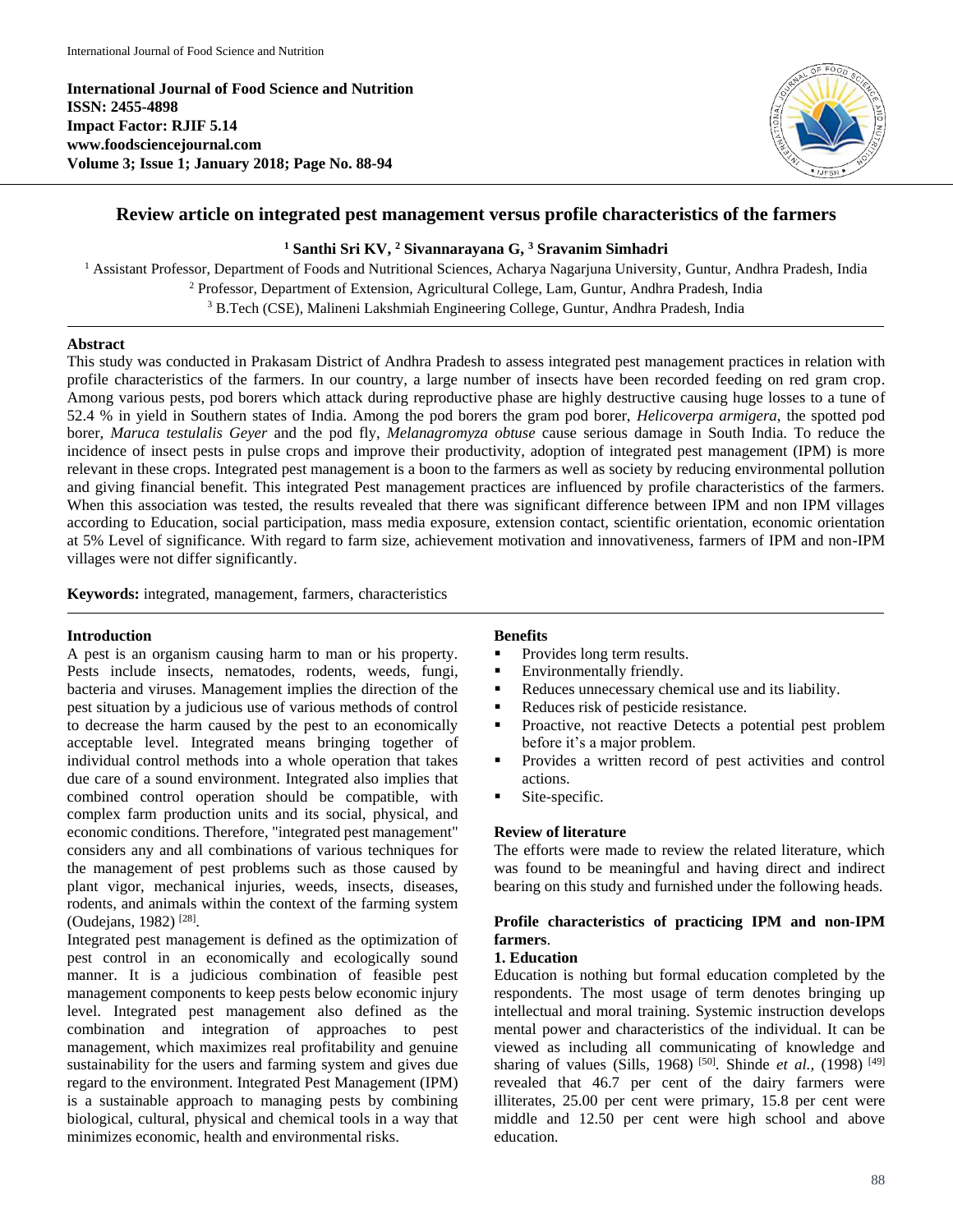The San Francisco IPM Ordinance passed in 1966 to minimize the city's use of pesticides and their negative impact on people and the environment. Since then the most toxic pesticides have been banned. And the role of education in IPM implementation in an urban environment is emphasized indicating that there is need to gain knowledge to know the ill effects of pesticides over health and environment. (Hom, 1999)<sup>[12]</sup>.

The focus of knowledge transfer and generation is indirectly to achieve food security, but first and foremost importance is to improve smallholder producers' livelihoods. Impact assessments of participatory training programmes show more stable production with improved product quality and increase in farmers' incomes through education. (Vos, 2003) [62]. Nirmala and Hiremath  $(2005)^{[25]}$  indicated that majority of the respondents of watershed programme were having primary school education in watershed group and non- water shed group (53.34%), (55.00%) followed by illiterates (35.00%), (33.34%) and 11.66per cent of the respondents were having secondary education in each group.

Gangaiah et al., (2006)<sup>[11]</sup> indicated that 64.40 per cent of the women in SHGs were literates and 35.60 per cent of the women in SHGs were illiterates. A study conducted in Thanjavur District, Tamil Nadu, India, revealed that 48% of IPM farmers possessed high knowledge, while only 22% of non-IPM farmers possessed high knowledge on IPM practices. The results of't' test showed a significant difference in the extent of knowledge level among IPM and non-IPM farmers ('t' value=9.14). Further, the findings on practice-wise knowledge level on IPM showed that IPM farmers possessed higher knowledge on all the practices than non-IPM farmers. (Santha Govind, 2006)<sup>[45]</sup>.

Venkata shiva reddy  $(2006)$ <sup>[59]</sup> revealed that majority of vegetable growers had medium level of knowledge in both tomato (66.67%) and cabbage crop (61.66%). In case of adoption of IPM practices cent percent of respondents were found to practice summer deep ploughing, the destruction of damaged fruits at each harvest in tomato crop, followed by practice of crop rotation with pulses (88.33%) and destruction of damaged at each harvest of cabbage crop (86.87%). Sarada *et al.*,  $(2007)^{[46, 47]}$  indicated the majority  $(26.70%)$  of the rural women in Self Help Groups were functionally literates followed by high school education(21.00%), illiterate (17.50%), middle school education (16.50%) and college education(10.00%) and remaining (8.30%) had primary schooling. Manoz et al., (2009)<sup>[22]</sup> reported that there was a non significant difference between farmers of adopted and non-adopted villages regarding educational status.

## **2. Farm Size**

It was operationalized as the number of standard acres possessed by the respondents at the time of interview. The dry land and wet land was taken into account. As per the Andhra Pradesh land reforms act -1973 "one hectare of wet land shall be deemed to be equal to 2.5 hectares of dry land." Thus the total land holding (farm size) of the respondents were converted into standard acres using the above conversion formula to arrive at the farm size of the respondents.

Bhosle *et al.*,  $(2000)$ <sup>[4]</sup> stated that 43.33% of the listeners of farm broadcast had larze size land holdings, while 34.00% of

them had medium land holdings and 22.67% of them had small land holdings, respectively. Raja Ratnam  $(2000)^{54}$ indicated that all most all the (92.11%) respondents of sunflower On Farm Extension Demonstrations belonged to small farm size category followed by meager number (7.89%) of farmers fall under marginal category.

Ravi Shankar (2000)<sup>[41]</sup> stated that 92.86 per cent of the K.V.K beneficiaries were small, farmers and remaining 7.14 per cent were marginal farmers, whereas, 56.36 per cent of non-beneficiaries were small farmers followed by big 39.28 per cent and marginal 5.36 per cent farmers. Ramesh Babu  $(2002)$ <sup>[37]</sup> revealed that majority  $(56.47%)$  of the Operational Research Project beneficiaries were big farmers followed by small24.71 per cent and marginal (18.82%) farmers.

Prasanth Kumar (2007)<sup>[32]</sup> indicated that majority 50.00 per cent of the Agricultural Marketing Committee level trained farmers possessed small sized farms followed by medium 30.00 per cent and big 20.00 per cent sized farms. Whereas majority 51.67 per cent of the un-trained farmers possessed small sized farms followed by medium 30.00 per cent and big 18.33 per cent sized farms, respectively. Sarada *et al.,* (2007) [46, 47] stated that majority 56.70 per cent of the women in Self Help Groups belonged to small land holding category followed by 29.20 per cent to large land holding category and 14.10 per cent to medium land holding category.

Manoz *et al.*,  $(2009)$ <sup>[22]</sup> reported that there was a non significant difference between farmers of adopted and nonadopted villages regarding land holding size.

## **3. Social Participation**

This was operationalized as the degree of involvement of the respondents in social organizations either as a member or as an office bearer.

Gaikwad and Gunjal, (2000)<sup>[10]</sup> indicated that majority of the K.V.K beneficiaries (60.00 %) had more social participation followed by medium (26.66%) and low(13.34%) social participation. Swaroopa Rani (2000) indicated that 98.33 per cent of the non- beneficiaries of JRY had no participation in any organization, whereas, only 1.67 per cent had participation in one Organization.

Islam *et al.*,  $(2001)$ <sup>[13]</sup> indicated that 48.33 % of FFS farmers had a highly favourable attitude towards IPM, while only 6.67% of non-FFS farmers had a highly favourable attitude towards it. Education, social participation, extension contact, and agricultural knowledge had a significant relationship to FFS' farmers attitude towards IPM. Only education and agricultural knowledge were correlated to the attitude of non-FFS farmers.

Manjunatha  $(2002)$ <sup>[19, 20]</sup> indicated that majority  $(43.40\%)$  of the Hemavathi irrigation project area beneficiaries were having high level of social participation followed by equal number (28.30%) of the beneficiaries having medium and low levels of social participation. While, majority (40.00%) of the non beneficiaries were having low level of social participation followed by high  $(33.30\%)$  and medium $(26.70\%)$  levels of social participation. Mahalakshmi  $(2003)$ <sup>[17]</sup> indicated that majority (41.67%) of the pulse growers had medium level of social participation followed by low (32.50%) and high(25.83%) levels of social participation.

Sarada *et al.*,  $(2007)^{[46, 47]}$  stated that majority  $(57.00\%)$  of the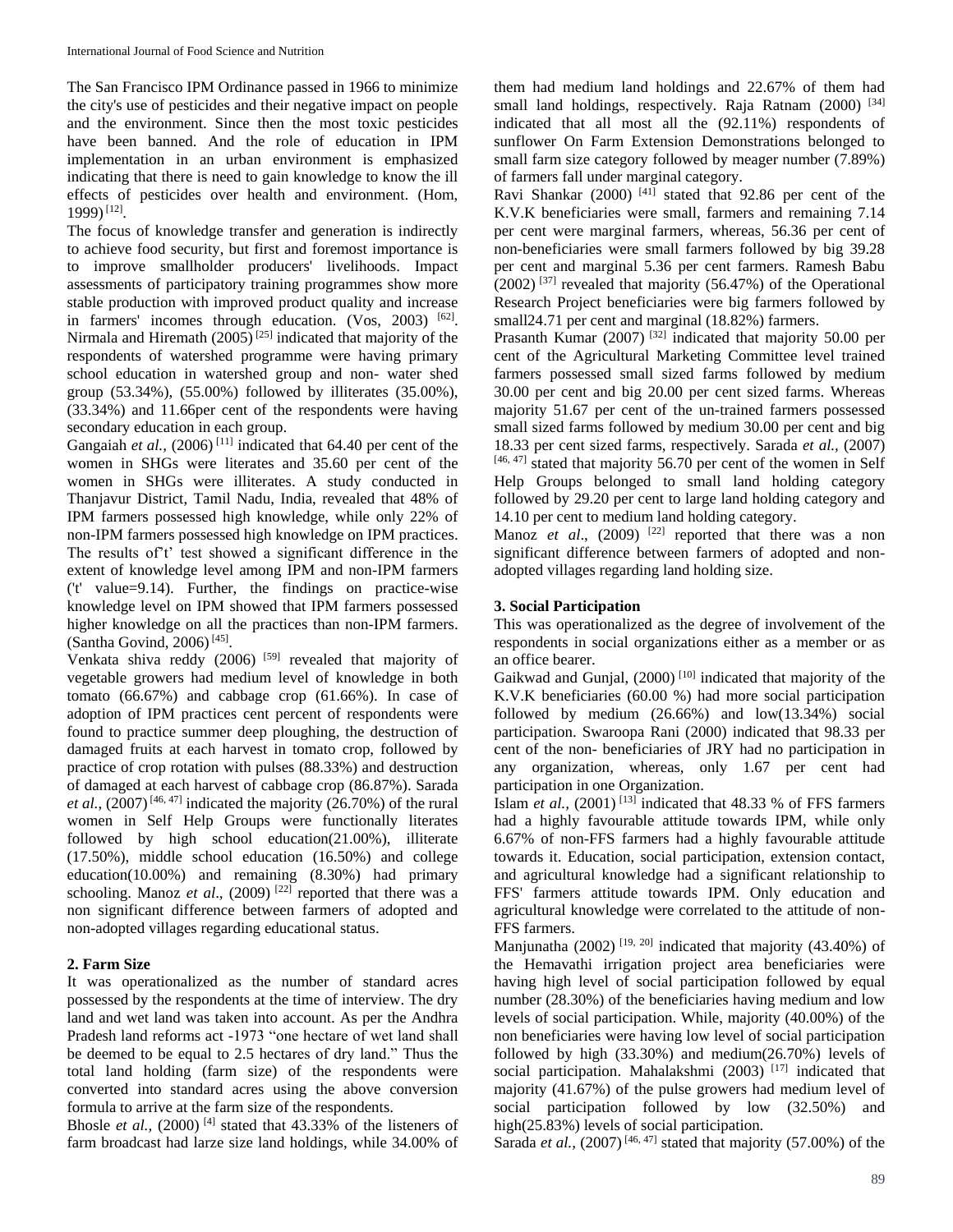women in Self Help Groups had low level of social participation followed by high (30.50%) and medium (12.50%) levels of social participation. Manoz *et al*., (2009) [22] reported that there was a significant difference between farmers of adopted and non-adopted villages regarding social participation at 0.01 level of probability.

#### **4. Mass media exposure**

Mass Media Exposure was operationalized as the extent of exposure of respondents to the mass media such as radio, television, news paper, agricultural books, information material and farm magazines etc.

Tharajabin and Manoharan  $(2001)$ <sup>[57]</sup> depicted the majority (47.50%) of the kitchen garden maintaining urban women had medium level of mass media exposure followed by high (32.50%) and low (20.00%) levels of mass media exposure. Mahalakshmi  $(2003)^{[17]}$  reported that majority (41.67%) of the pulse growers had medium level of mass media exposure followed by high (33.33%) and low (25.00%) levels of mass media exposure.

Ramya  $(2005)$ <sup>[38]</sup> revealed that majority  $(54.44%)$  of the Curry leaf growers had medium level of mass media exposure followed by low  $(33.33\%)$  and high  $(12.23\%)$  levels of mass media exposure. Manoz *et al.*, (2009)<sup>[22]</sup> reported that there was a significant difference between farmers of adopted and non-adopted villages regarding mass media exposure at 0.01 level of probability.

#### **5. Extension Contact**

It refers to the extent of contact that the respondent had maintained with extension agencies or personnel for getting information on agriculture or non- agriculture or both.

Manjunatha  $(2002)$ <sup>[19, 20]</sup> indicated that majority  $(45.00\%)$  of the Hemavathi irrigation project area beneficiaries were having high extension contact followed by medium (35.00%) and low (20.00%) levels of extension contact. While, majority of the non beneficiaries were having low (50.00%) level of extension contact followed by high (33.30%) and medium (16.70%) levels of extension contact.

Maraty and Srinivas  $(2003)$ <sup>[23]</sup> inferred that 36.37% of the Multipurpose irrigation project beneficiaries had high extension contact followed by medium (35.00%) and low(28.33%) levels of extension contact. Ramya (2005)  $^{[38]}$ stated that majority (47.78%) of the Curry leaf growers had medium level of extension contact followed by high (35.55%) and low (16.67%) levels of extension contact.

Prasanth Kumar (2007)<sup>[32]</sup> revealed that majority 71.67 per cent of the Agricultural Marketing Committee level (AMC) trained farmers had medium level of extension contact followed by high 15.00 per cent and low 13.33 per cent levels of extension contact. Whereas majority 56.67 per cent of the un-trained farmers had low level of extension contact followed by medium (30.00%) and high (13.33%) levels of extension contact categories, respectively. Manoz *et al.,* 2009) [22] reported that there was a significant difference between farmers of adopted and non-adopted villages regarding Extension contact at 0.01 level of probability.

## **6. Risk Orientation**

Risk Orientation was operationalzed as the degree to which

the farmer was oriented towards encountering the risk and uncertainty in adopting any new ideas or innovations in Agriculture.

Manjunatha  $(2002)$ <sup>[19, 20]</sup> stated that majority  $(36.70\%)$  of the Hemavathi irrigation project area beneficiaries were having high level of risk orientation followed by medium(35.00%) and low (28.30%) levels of risk orientation. While, majority (40.00%) of the non beneficiaries were having low level of risk orientation followed by high (33.30%) and medium (26.70%) levels of risk orientation.

Subrahmanyam  $(2002)^{54}$  stated that majority (75.00%) of the Agricultural Market Committee level trained farmers had medium level of risk preference followed by low (13.34%) and high  $(11.66\%)$  levels of risk preference. Sridevi  $(2003)^{53}$ stated that nearly three-fourth (73.34%) of farmers of adopted village had medium risk taking ability followed by high (16.66%) and low (10.00%) levels of risk taking ability.

Sajit Kumar (2004)<sup>[44]</sup> inferred that 53.33% of farmers of the coconut farmers had medium level of risk orientation followed by high (30.67%) and low (16.00%) levels of risk orientation, respectively. Prasanth Kumar  $(2007)$  <sup>[32]</sup> indicated that majority 88.33 per cent of the Agricultural Marketing Committee level trained farmers had medium level of risk orientation, followed by high (6.67%) and low (5.00%) levels of risk orientation. Whereas, majority 63.34 per cent of the untrained farmers had low level of risk orientation followed by medium (33.33%) and high (3.33%) levels of risk orientation, respectively. Manoz et al., (2009)<sup>[22]</sup> reported that there was a significant difference between farmers of adopted and nonadopted villages regarding risk orientation at 0.01 level of probability.

#### **7. Scientific Orientation**

It was operationalized as the degree to which a person was oriented towards scientific methods of farming.

Bhosle *et al.*, (2000)<sup>[4]</sup> indicated that maximum number (60.67%) of the radio listeners had medium level of scientific orientation followed by low (25.33%) and high (14.00%) levels of scientific orientation, respectively. Patel (2002) [30] indicated that because of scientific orientation farmers used GAU IPM module (M3) and could effectively manage the population of Helicoverpa armigera and Melanagromyza obtusa on pigeon pea. The effectiveness of GAU IPM module (M3) was also reflected on grain yield which was significantly higher in comparison to bio-intensive IPM module (M1) and module consisting of recommended package of practices (M4).

Mahalakshmi (2003)<sup>[17]</sup> observed that majority (48.33%) of the pulse growers had medium level of scientific orientation followed by low (26.67%) and high (25.00%) levels of scientific orientation, respectively. Ramya (2005)<sup>[38]</sup> revealed that majority (53.33%) of the Curry leaf growers had medium level of scientific orientation followed by high (27.78%) and low (18.89%) levels of scientific orientation, respectively.

Chaudhari  $(2006)$  <sup>[8]</sup> stated that majority  $(62.50%)$  of the trained dairy farmers belonged to medium level of scientific orientation followed by high (22.50%) and low (15.00%) levels of scientific orientation, respectively. Whereas, in case of the un-trained dairy farmers majority (61.00%) of the respondents belonged to low level of scientific orientation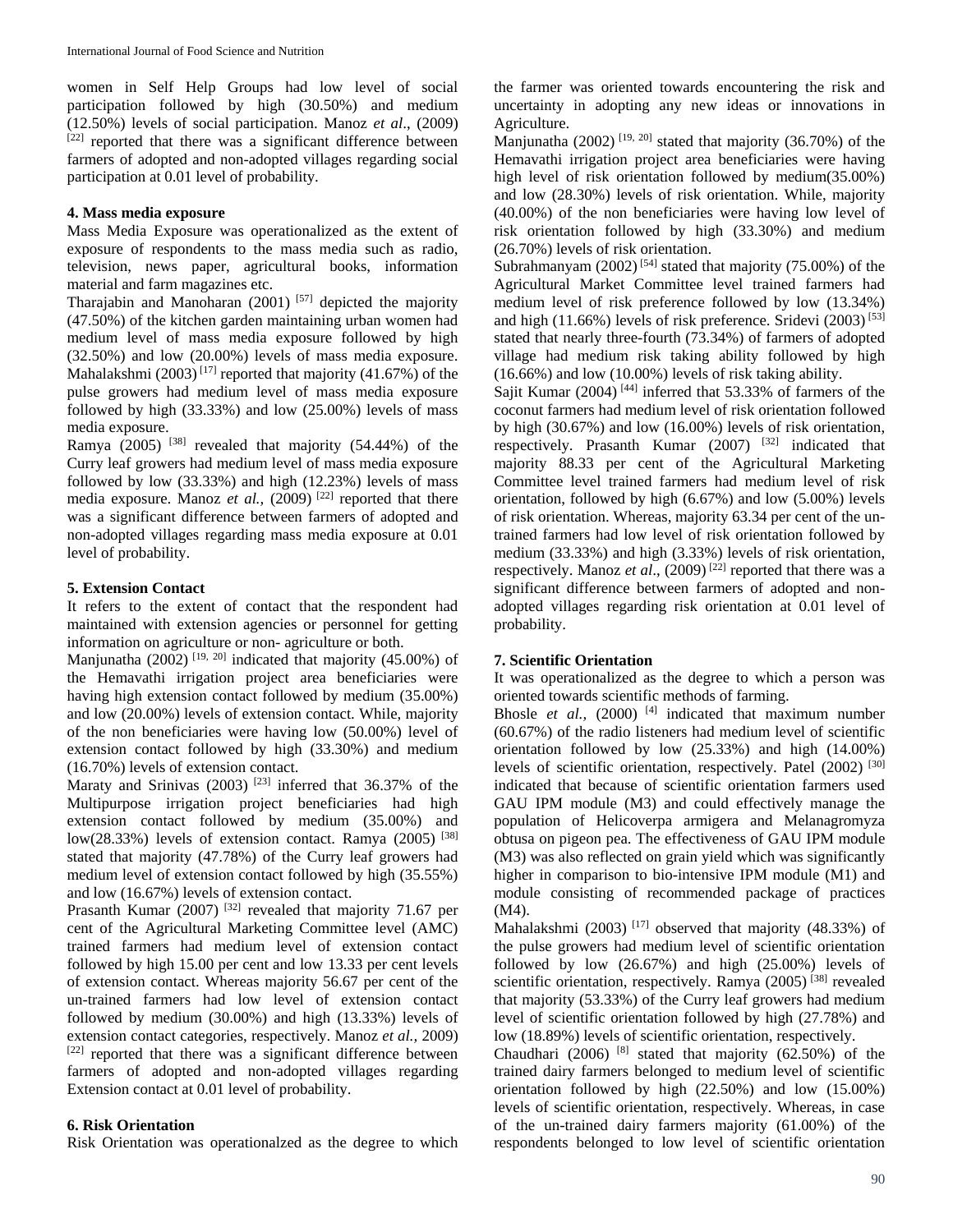followed by medium (34.00%) and high (5.00%) levels of scientific orientation, respectively. Manoz *et al.*, (2009)<sup>[22]</sup> reported that there was a significant difference between farmers of adopted and non-adopted villages regarding scientific orientation at 0.01 level of probability.

#### **8. Economic Orientation**

Economic Orientation was operationalized in terms of profit maximization and relative value by the farmer on economic needs.

According to the production efficiency analyzed by the nonparametric efficiency analysis model, the efficiency scores of IPM plots were higher, respectively, than those of the farmers' practice plots: 0.5824 vs. 0.4192 in 1996, 0.5558 vs. 0.5195 in 1997, and 0.6961 vs. 0.6281 in 1998. IPM implementation by the field-oriented approach by keeping economy as a concern, it was very effective in improving plant protection practices and production efficiency. (Lee, 2003)

Mahalakshmi  $(2003)^{[17]}$  reported that majority (44.17%) of the pulse growers had medium level of economic orientation followed by high (30.83%) and low (25.00%) levels of economic orientation. Ramya  $(2005)^{38}$  revealed that majority (40.00%) of the Curry leaf growers had high level of economic orientation followed by medium (33.33%) and low (26.67%) levels of economic orientation.

Mahalakshmi (2007) indicated that majority (65.84%) of the bakery and confectionary training beneficiaries had medium level of economic orientation followed by high (20.00%) and low (14.16%) levels of economic orientation. Manoz *et al.,*  $(2009)$ <sup>[22]</sup> reported that there was a significant difference between farmers of adopted and non-adopted villages regarding economic orientation at 0.05 level of probability.

## **9. Achievement Motivation**

Achievement Motivation was operationalized as a social value that implants a desire for excellence in order for an individual to attain a sense of personal accomplishment.

The diversity of competing interests in North America provides a remarkable series of divergent messages to growers. One of the most successful approaches has been an economic comparison of grower standard and IPM programs using partial budgets through achievement motivation. Increased net profits provide powerful incentives for program adoption (Trumble, 1998)<sup>[58</sup>.

Ravichandra Prasad (2002)<sup>[39, 40]</sup> revealed that majority 62.50 per cent of the On Farm Extension Demonstration beneficiaries had medium level of achievement motivation followed by high 25.00 per cent and low 12.50 per cent levels of achievement motivation. Whereas, in case of nonbeneficiaries, 46.44 per cent of them had low level of achievement motivation followed by medium (39.28%) and high (14.28%) levels of achievement motivation, respectively. Subrahmanyam  $(2002)^{54}$  stated that majority (78.34%) of the Agricultural Market Committee level trained farmers had medium level of achievement motivation followed by high(18.33%) and low (3.33%) levels of achievement motivation, respectively. Significant achievements in farmer participatory IPM through the field and problem discoverybased agro ecological approach provided sound evidence of

the successful exploration of IPM based on new concepts through achievement motivation. (Piao-Yong Fan and Chen-ZhiQun, 2003)<sup>[31]</sup>.

Prasanth Kumar (2007)<sup>[32]</sup> reported that majority 71.67 per cent of the Agricultural Marketing Committee level trained farmers had medium level of achievement motivation followed by low (15.00%) and high (13.33%) levels of achievement motivation. Whereas, majority 70.00 per cent of the un-trained farmers had low level of achievement motivation followed by medium (26.67%) and high (3.33%) levels of achievement motivation, respectively. Manoz (2009) [22] reported that there was a significant difference between farmers of adopted and non-adopted villages regarding achievement motivation at 0.01 level of probability.

#### **10. Innovativeness**

Innovativeness was operationalized as the degree to which an individual adopted new ideas relatively earlier than others in his social system.

Parthasarathi (1997)<sup>[29]</sup> inferred that majority (66.67%) of the trained farmers of Farmers Field School had high level of innovativeness followed by medium (24.33%) and low (9.00%) levels of innovativeness. Whereas, in case of untrained farmers, 41.67 per cent of them had medium level of innovativeness followed by low(35.33%) and high (23.00%) levels of innovativeness, respectively. Reddy (1998)<sup>[42]</sup> found that that majority (67.50%) of the Agricultural Market Committee level trained farmers fell under medium level of innovativeness followed by high (17.50%) and low (15.00%) levels of innovativeness.

The relevance of biotechnology and integrated pest management (IPM) to small scale farmers in South and Southeast Asia is due to innovativeness through advances in biotechnology including biological pesticides, transgenic plants and animals, and information science. The place of biotechnology in rice IPM and vegetable IPM in South and Southeast Asia has shown good impact. (Whitten, 1999)

Mahitha Kiran (2000)<sup>[18]</sup> reported that  $67.50\%$  of the farm women in Agriculture and allied activities had medium level of innovativeness followed by high (16.67%) and low (15.83%) levels of innovativeness. Ravichandra Prasad (2002) [39, 40] revealed that majority 67.86 per cent of the On Farm Extension Demonstration beneficiaries had medium level of innovativeness followed by high 17.86 per cent and low 14.28 per cent levels of innovativeness. Whereas, in case of nonbeneficiaries, 51.78 per cent of them had low level of innovativeness followed by medium (35.50%) and high (10.72%) levels of innovativeness,, respectively.

Subrahmanyam  $(2002)$ <sup>[54]</sup> stated that majority  $(71.66%)$  of the Agricultural Market Committee level trained farmers had medium level of innovativeness followed by high(15.00%) and low(13.34%) levels of innovativeness, respectively. Karpagan  $(2005)$ <sup>[16]</sup> indicated that majority  $(50.00\%)$  of the grape growers had high level of innovativeness followed by medium (32.50%) and low (17.50%) levels of innovativeness. Prasanth Kumar  $(2007)^{32}$  reported that majority (70.00%) of the Agricultural Market Committee level trained farmers fell under medium level of innovativeness followed by high (20.00%) and low (10.00%) levels of innovativeness, Whereas, in case of un-trained farmers, majority 70.00 per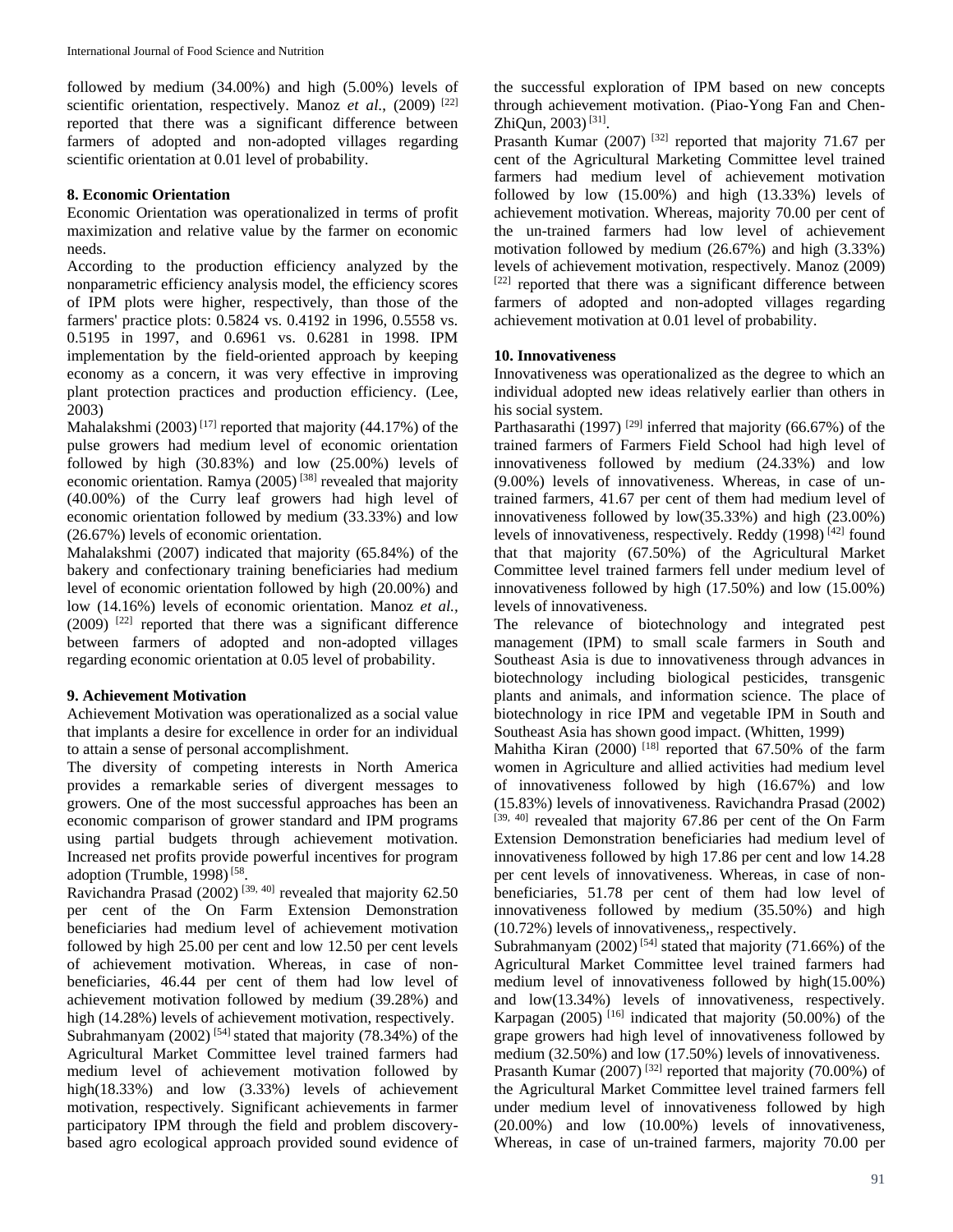cent of them had low level of innovativeness followed by medium (20.00%) and high(10.00%) levels of innovativeness, respectively. Manoz *et al*. (2009) [22] reported that there was a significant difference between farmers of adopted and nonadopted villages regarding innovativeness at 0.01 level of probability.

Damodaran (2007)<sup>[9]</sup> reported that innovativeness of the Cauvery old delta farmers exhibited positively significant relationship with knowledge about irrigation management practices towards rice cultivation. Manoz (2008) reported that there was a positive and significant correlation between innovativeness and adoption level of farmers of adopted and non-adopted villages.

## **Conclusion**

From this review it is concluded that there was significant difference between IPM and non IPM villages according to Education, Social participation, Mass Media Exposure, Extension Contact, Scientific Orientation, Economic Orientation at 5% Level of significance. With regard to Farm Size, Achievement Motivation and Innovativeness, farmers of IPM and non-IPM villages were not differ significantly.

## **References**

- 1. Adiseshaiah M. Comparison of knowledge, attitude and level of adoption of agricultural graduate farmers and other farmers towards research recommendations of APAU on Paddy. M. Sc (Ag) Thesis, Acharya N.G. Ranga Agricultural University Hyderabad, 1995.
- 2. Ajaykuamr P. A study on adoption behaviour and in former consultancy pattern of grape growers in Rangareddy district of Andhra Pradesh. M. Sc. (Agri) Thesis, University of Agricultural Sciences, Dharwad, 1989.
- 3. Anantharaman, Ramanathan. Extending new cassava technology – The lab to land programme in southern India. Cassava in Asia, its potential and research development needs. Proceedings of a Regional Workshop Held in Bangkok, Thailand. 1986; 5(8):365-372.
- 4. Bhosle PB, Jondhale S, Gand CB, Patil. effectiveness of farm broadcast as perceived by listener. Maharastra journal of extension education. 2000; 19:28-32.
- 5. Borkar MM, Chothe GD, Lanjewar AD. Characteristics of farmer influencing their knowledge about use of biofertilizers. Maharashtra journal of extension education. 2000; 19:130-131.
- 6. Chandrasekhar S. A study on the effectiveness of selected agricultural programmes of ITDA on tribal farmers in Adilabad district of Andhra Pradesh. M.Sc (Ag) Thesis, Achrya N.G. Ranga Agricultural university, Hyderabad, 1995.
- 7. Chatterjee RK. A study on the impact of national watershed development project for rainfed area (AWDPRA) in Burdwan district of west Bengal. M.Sc (Ag) Thesis, Achrya N.G. Ranga Agricultural University Hyderabad, 2000.
- 8. Chaudhari RR. A study on entrepreneurial behavior of dairy farmers, Ph.D. thesis, University of agricultural sciences, Dharwad, 2006.
- 9. Damodaran GCM. Irrigation management and socio-

economic changes among cauvery old delta farmers. M.Sc.(Ag) thesis. Tamilndu Agricultural University, Coimbatore, 2007.

- 10. Gaikwad BH, Gunjal SS. information seeking behaviour of K.V.K beneficiaries. Maharashtra journal of extension education. 2000; 11:2672-2676.
- 11. Gangaiah C, Nagaraja B, Vasudevulu Naidu C. impact of self help groups on income and employment. Kurekshetra, 2006, 18-23
- 12. Hom A. The urban IPM challenge: San Francisco and beyond. IPM-Practitioner. 1999; 21(3):1-8-36.
- 13. Islam MN, Nurzaman M, Islam MR. Attitude towards integrated pest management of FFS and non-FFS farmers. Bangladesh Journal of Training and Development. 2001; 14:1-2-9-16
- 14. Jagadal LH. A study on knowledge and adoption of recommended cultivation practices of cabbage growing farmers of Belgaum district, Karnataka state. M.Sc. (Agri) Thesis, University of Agricultural Sciences, Dharwad, 1989.
- 15. Jondhale SD, Ingale LA, Fakak UN. Impact of krishi vigyan kendra on adoption of improved practices of summer groundnuts. Maharastra Journal of Extension Education. 2000; 19:109-111.
- 16. Karapagan C. Farmer interest groups in grape production sector- An impact analysis, M.sc (Ag) Thesis, Tamilnadu Agricultural University, Comibatore, 2005.
- 17. Mahalakshmi B. socio-economic impact on pluse growers M.sc. (Ag) Thesis, Tamilnadu Agricultural University, Coimbatore, 2003.
- 18. Mahitha kiran P. A study on the participation of fram women in agriculture and allied activities in chittoor district of Andhra Pradesh M.Sc (Ag) Thesis, Acharya N.G. Ranga Agricultural University, Hyderabad, 2000.
- 19. Manjunatha M. Impact of irrigation on annual income and employment generation in hemavathi irrigation project aera; A comparative analysis M.sc. (Ag) Thesis, University of Agricultural Sciences, Dharwada, 2002.
- 20. Manjunatha M. Impact of irrigation on annual income and employment generation in hemavathi irrigation project aera; A comparative analysis M.sc. (Ag) Thesis, University of Agricultural Sciences, Dharwada, 2002.
- 21. Manoj A. Impact of Krishi Vigyan Kendra on farmers in Srikakulam district of Andhra Pradesh. M.Sc (Ag) Thesis, Achrya N.G. Ranga Agricultural University, Hyderabad, 2008.
- 22. Manoj A, Sivannarayana G, Ramesh Babu Ch, Srinivasa Rao V. Profile characteristics of farmers in the adopted and non-adopted villages of Krishi Vigyan Kendra, Amudalavalasa in Srikakulam. The Andhra Agricultural Journal. 2009; 56(3):382-386.
- 23. Maraty P, Srinivas E. Impact of multipurpose irrigation project on socio-economic status of submerged village in Andhra Pradesh. Journal of Extension Education. 2003; 14:3517-3520.
- 24. More MR, Jadhav SV, Pendke MS. impact training of krishi vigyan kendre on knowledge and adoption of cotton production practice by trained farmers. Journel of Extension Education. 2000; 10:20-243.
- 25. Nirmala B, Hiremath GK. impact of training of krishi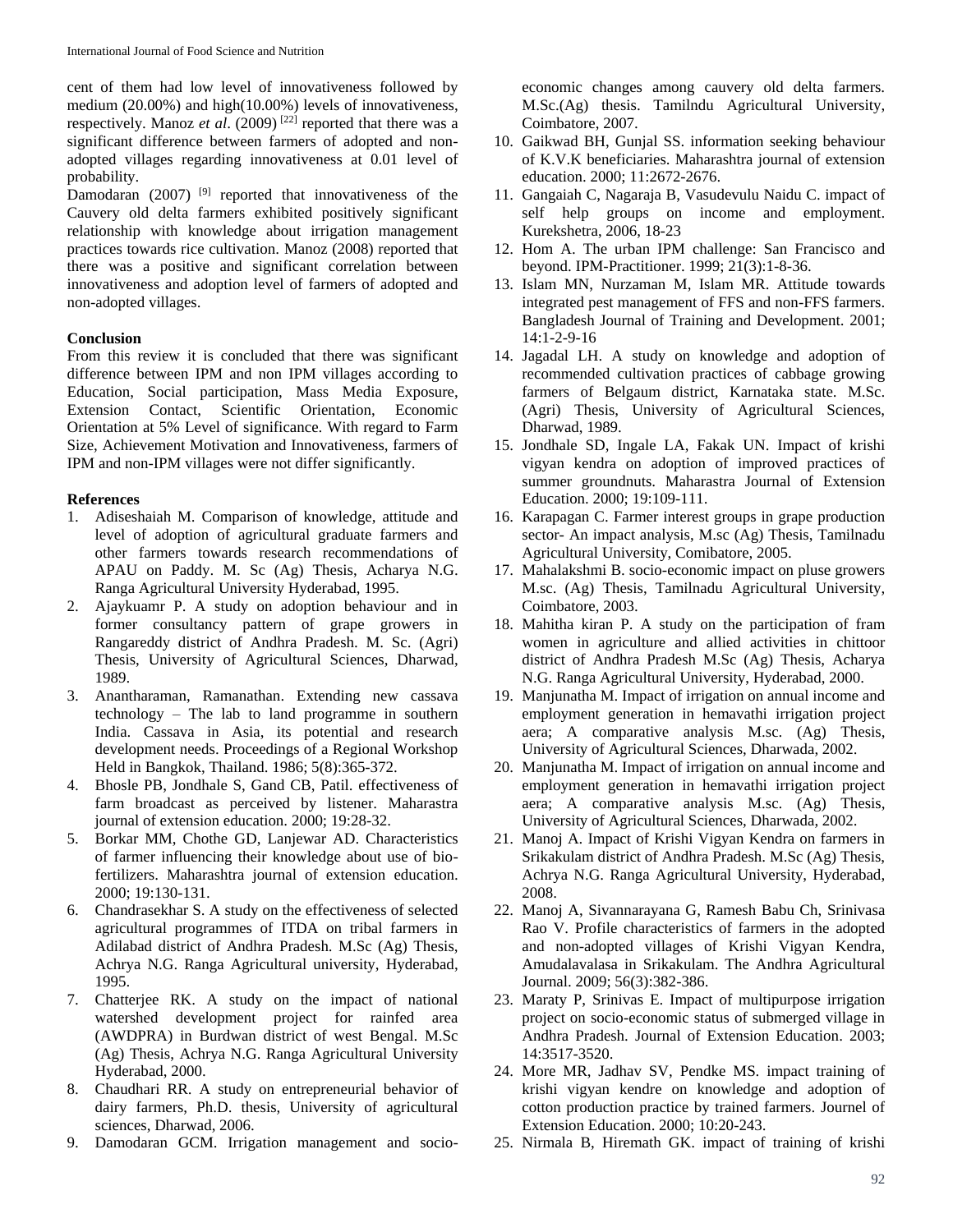vigyan kendra on knowledge and adoption of cotton production practices by trained farmers. Journal of Extension Education. 2005; 10:240-243.

- 26. Nurzaman M, Islam MN, Ahmed S. Practice of integrated pest management by FFS and non-FFS farmers Bangladesh Journal of Training and Development. 2000; 13:219-227
- 27. Ortiz O. Information and knowledge as the principal inputs for the adoption of integrated pest management. Manejo Integrado de Plagas. 2001; 61:12-22.
- 28. Oudejans JH. Agro-Pesticides: their management and application. United Nations Economic and Social Commission for Asia and the Pacific Bangkok, Thailand, 1982, 205.
- 29. Parthasarathi S. A study on the impact of rice farmers field school among trained and un-trained farmers, M.sc (Ag) thesis, Annamalai University, Annamalainagar, 1997.
- 30. Patel MG, Bharpoda TM, Patel JJ, Chavda AJ, Patel JR. Evaluation of various modules for IPM in pigeon pea. Indian-Journal-of-Entomology. 2002; 64:39-43.
- 31. Piao-Yong Fan, Chen-ZhiQun. The IPM approach and lessons in China Rice science:-innovations and impact for livelihood Proceedings of the International Rice Research Conference, Beijing, China. 2002-2003; 16(19):537-547.
- 32. Prashanth Kumar TVRR. A study on the knowledge and adoption of AMC level trained and un-trained farmer in mahaboobnagar district of Andhra Pradesh. M.Sc (Ag) Thesis, Acharya N.G. Ranga Agricultural University Hyderabad, 2007.
- 33. Raghavendra MR, Natikar KV, Hirevenkanagoudar LV. Knowledge level of farmers about cultivation practices and post harvest technology in red gram. Karnataka Journal of Agricultural Sciences. 2006; 19:862-866.
- 34. Raja Ratnam T. impact of sunflower on-farm extension demonstration (OFEDs) in kurnool district of andhra pardesh M.Sc (Ag) Thesis, Acharya N.G. Ranga Agricultural University Hyderabad, 2000.
- 35. Raja P. A study on the opinion leadership and adoption of recommended practices in rice crop in adopted villagevallabharao pelam in guntur district of andhra pradesh. M.Sc (Ag) Thesis, Achrya N.G. Ranga Agricultural University Hyderabad, 2004.
- 36. Raji RJ, Muthaiah M, Arunachalam R. Relationship between knowledge and adoption of KVK trained and untrained farmers with their socio-personal characteristics. Journal of Extension Education. 1996; 7(1):42-47.
- 37. Ramesh Babu C. effectiveness of Indo-Dutch network operational research project on drainage and water mangement for salinity control in prakasam district of Andhra pradesh: An Analysis. Ph.D. Thesis, Achrya N.G. Ranga Agricultural University, Hyderabad, 2002.
- 38. Ramya R. socio- economic impact and marketing behaviour of curry leaf growers. M.SC. (Ag) Tamilnadu Agricultural University, Coimbatore, 2005.
- 39. Ravichandraprasad C. A study on the impact of on-farm extension demonstration (OFEDs) in rice in nellore district of Andhra Pradesh. M.Sc (Ag) Thesis, Achrya N.G. Ranga Agricultural University, Hyderabad, 2002.
- 40. Ravichandraprasad C. A study on the impact of on-farm

extension demonstration (OFEDs) in rice in Nellore district of Andhra Pradesh. M.Sc (Ag) Thesis, Achrya N.G. Ranga Agricultural University, Hyderabad, 2002.

- 41. Ravishankar.A comparative study of krishi vigyan kendras (KVKs) of governmental organizations and nongovernmental organization in kurnool district of Andhra Pradesh. M.Sc (Ag) Thesis, Acharya N.G. Ranga Agricultural University, Hyderabad, 2000.
- 42. Reddy PBH. A study on impact of training programmes conducted at Agricultural Market Committee as a follow up activity of KVV in Chittoor district of Andhra Pradesh. M.Sc (Ag) Thesis, Achrya N.G. Ranga Agricultural University, Hyderabad, 1998.
- 43. Roja Rani B. Employment generation, income and expenditure pattern of DWACRA beneficiary families in kurnool district of Andhra Pradesh. M.Sc (Ag) Thesis, Achrya N.G. Ranga Agricultural University, Hyderabad, 2000.
- 44. Sajit kumar. Adopted of recommended package of practices of coconut farmer of Mahe region of union territory of pondicherry. M.Sc (Ag) Thesis, Achrya N.G. Ranga Agricultural University, Hyderabad, 2004.
- 45. Santha Govind. Knowledge of farmers on integrated pest management practices. SO: Journal of Ecotoxicology and Environmental Monitoring. 2006; 16(3):263-266
- 46. Sarda O, Shivamurty M, Suresh SV. socio-economic and psychological profiles of rural women in SHG. Mysore Journal of Agricultural Sciences. 2007; 41(3):389-394.
- 47. Sarda O, Shivamurty M, Suresh SV. socio-economic and psychological profiles of rural women in SHG. Mysore Journal of Agricultural Sciences. 2007; 41(3):389-394.
- 48. Saxena KK, Singh RL. Adoption of organic farming practices by farmers of Malwa region. Maharashtra J Extn. Edu. 2000; 19:53-58.
- 49. Shinde VG, Sangle GK, Dikle RM. Adoption of improved dairy practices by dairy farmers. Indian Journal of Extension Education. 1998; 17:144-151.
- 50. Sills DC. (Ed) international encyclopedia of social sciences, London. The Mac Millan Company and the free press, 1968.
- 51. Sivanarayana G, Jayaramareddy S. correlates of adoption of recommended technologies. Indian Journal of Extension Education. 1994; 30:1-4.
- 52. Sivanarayana G, Rama Devi M, Venkata Ramaiah P. Awareness and adoption of cotton (Gossypium hirsutum L.) Integrated Pest Management practices by the farmers of Warangal District in Andhra Pradesh. J Res. ANGRAU. 2008; 36(4)33-40.
- 53. Sridevi K. study on the media exposure and consumption by farmer of adopted village-machavaram in guntur district of Andhra Pradesh. M.Sc (Ag) Thesis, Acharya N.G. Ranga Agricultural university, Hyderabad, 2003.
- 54. Subramanyam I. A study on the impact of agricultural market committee level trained programmes in Nellore district of Andhra Pradesh. M.Sc (Ag) Thesis, Acharya N.G. Ranga Agricultural University, Hyderabad, 2002.
- 55. Sujatha P, Annamali R. differential adoption behaviour by different categories of farmers and their characteristics associated with adoption behaviour. Journal of Extension Eduction. 1998; 9(1):14-19.